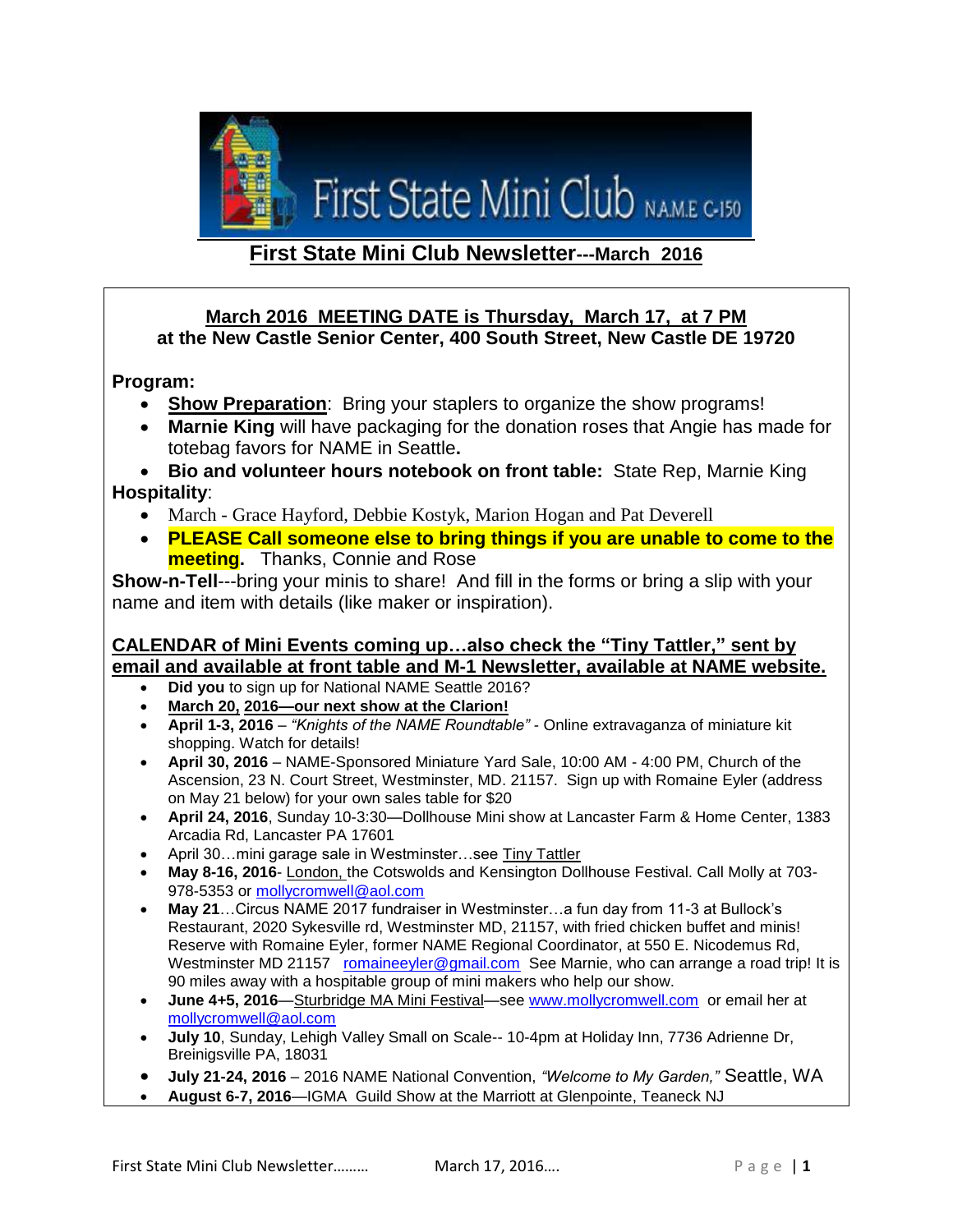- **September 16-18, 2016**  NAME SmallScales Regional, *"Gals,Gangsters&Gatsby"* Greenville,SC
- **2016 Fall** —NAME Regional--Sleepy Hollow/ Tarrytown NY ~"Halloween" will be in Scranton due to hotel accommodations…see NAME website
- **March 23-26, 2017**  Houseparty in Sacramento, CA, *"ABC's of Miniatures" A NAME Regional in*   $1" + \frac{1}{4"$
- **July 27-30, 2017**  NAME National Convention in the Mid-Atlantic *"Come to the Circus!"* Hilton Alexandria Mark Center Hotel, 5000 Seminary Road, Alexandria, VA
- **October 2017**  Tarrytown, NY Houseparty, *"Legends of Sleepy Hollow"*
- **Spring 2018**  Louisville, KY Houseparty, *"Jockeys and Juleps"*
- **July 2018**  NAME National Convention, *"Sweet Tea & Sunshine - a Southern Celebration"*  Embassy Suites, Charleston SC
- **September 2018**  Honolulu, HI Houseparty, *"My Hawaiian Souvenirs"*
- **November 15-18, 2018** Online Houseparty, *"Around the World in 8 Days"*
- **Dec 17…E-1 Holiday Party at Bullock's Restaurant in Westminster…we are invited if we register!**

#### **Project for Next Year**

Bring your ideas! Photos, prototypes…what shall we do for our club project for 2017. Ideas are needed so we can vote and decide this meeting….then we can shop for it at our show!!

• Tiny Houses was suggested. There are wooden wheels in  $\frac{3}{4}$ , 1" and 1 1/14" at AC Moore or Michaelse for under \$3 and we could make the flatbed as a kit. Look at some below photos for ideas! Sizes in 1" would have to be 8.5" wide and 11" high (to accommodate library bridges, er shelves. Length to be determined. Road trip anyone?

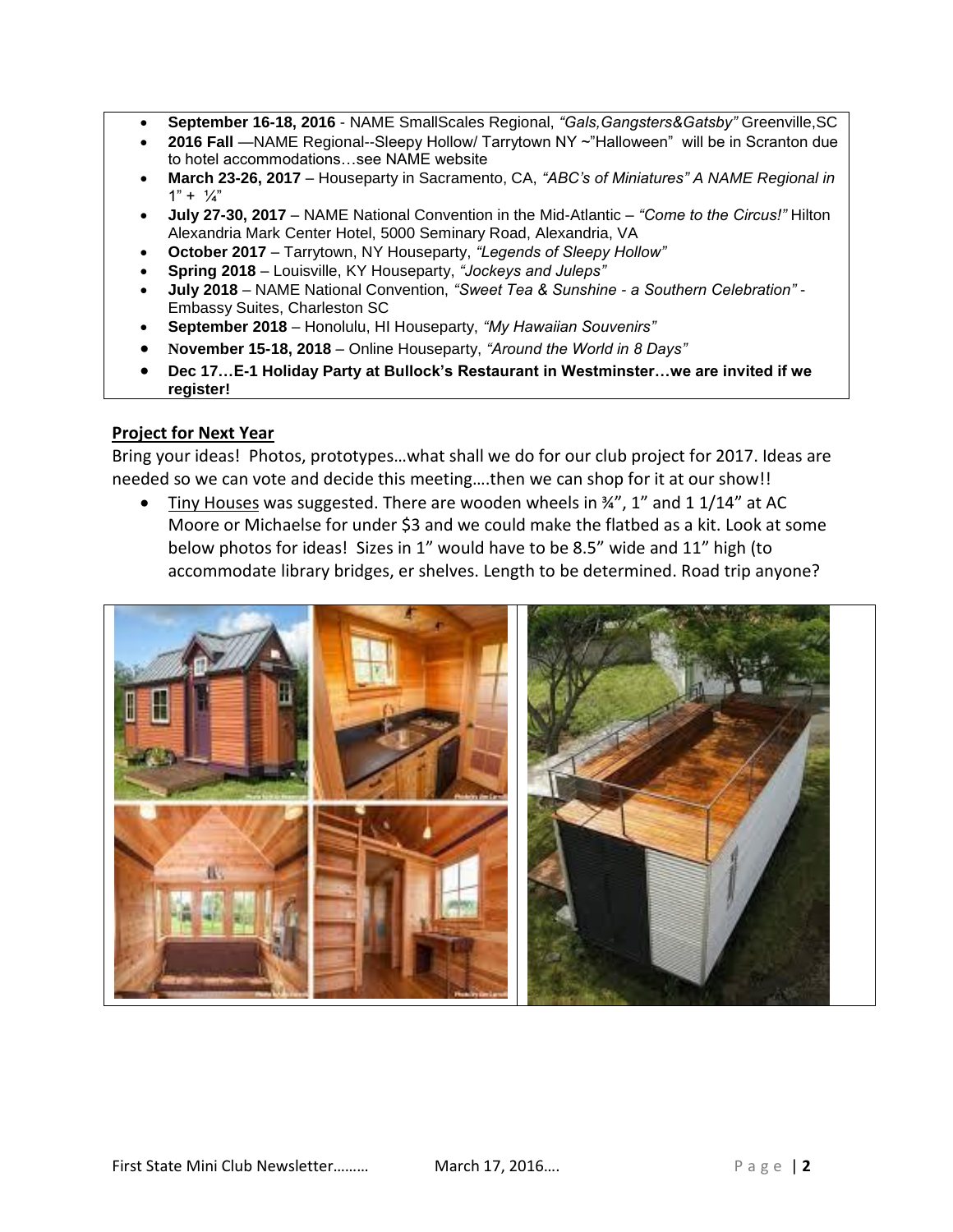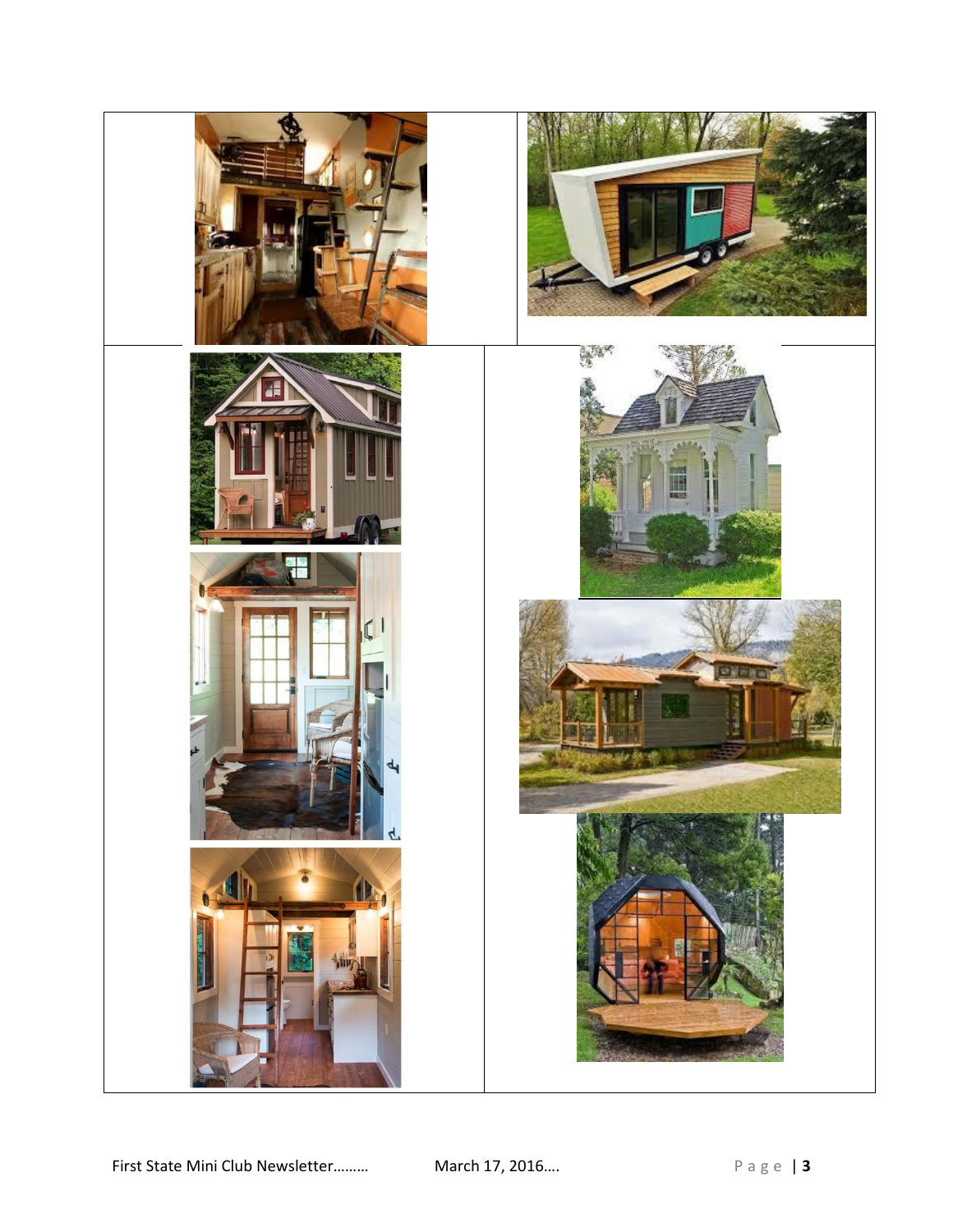**CALL FOR LEADERSHIP** We need all of you helping to run this club. The same board has been at the helm and needs a break and new ideas. We can reorganize some of the duties to accommodate skills and interests! You know that "many hands make work light." Did we get your call? We are still waiting! Who will participate in leading our club???

### **SHOW EXHIBITS** Marnie King

 Hello…anyone out there have a display for our show? I have only about 25 and usually close to 100…and only 5 from this very club who sponsors the event! Thank You, Bonnie, Susan, Marnie, Diane, Grace. You are the only ones to be on time!

 I sent out my mass email, so please get your details in soon! It takes a lot of time to get signage typed and printed. AND, I am also setting up and printing nametags for dealers, volunteers, the show program for 600 and the area signage. HELP by sending me your exhibits! FSMC is also paying about \$500 additionally to rent the adjacent room to the club sales tables for exhibits. Right now, the hotel will have this room available at 5PM Saturday to set up. The big Ballroom for sales and club sales room will be open Saturday at about 3 PM. Set up for exhibits will be starting about 5PM Saturday and also early (after 7AM Sunday). Be prepared to help on Saturday from about 4:30 to about 7PM and from 7 in the morning Sunday.ay. Be Anyone helping?

|          | Hospitality for the year---watch for your name here! We love to eat in a BIG way! |  |  |  |
|----------|-----------------------------------------------------------------------------------|--|--|--|
| March -  | Grace Hayford, Debbie Kostyk, Marion Hogan and Pat Deverell                       |  |  |  |
|          | Watch for Connie's sign-up sheet for May party                                    |  |  |  |
| $April-$ | Rose Gambacorta, Angie Phillips, Kitch Sproat, Gail Euchner and Diana DeWalt      |  |  |  |
|          | May - Party - All bring food!                                                     |  |  |  |

#### **YEARLY PROJECT And Account Contract Contract Contract Contract Contract Contract Contract Contract Contract Contract Contract Contract Contract Contract Contract Contract Contract Contract Contract Contract Contract Contr**

Be sure to get your name and title and scale to Katheryn FOR THE SHOW. Call or email her NOW, since Katheryn can't be at this month's meeting. We are getting ready for the show!

## **FACEBOOK Deb Kostyk**

Please send me pictures of our mini world to put on Facebook. Check out our page!

# **OUTREACH Marrie King**

**Iron Hill Museum** is a wonderful way to get miniatures seen! If anyone is interested in helping this tiny museum, let me know. There are some fun mini opportunities I finished the huge 7-foot tall tree case and am adding a topper, to spread the branches. More dining room mess!! Once we plan an official opening of the new Iron Hill Science Center, I will let you know.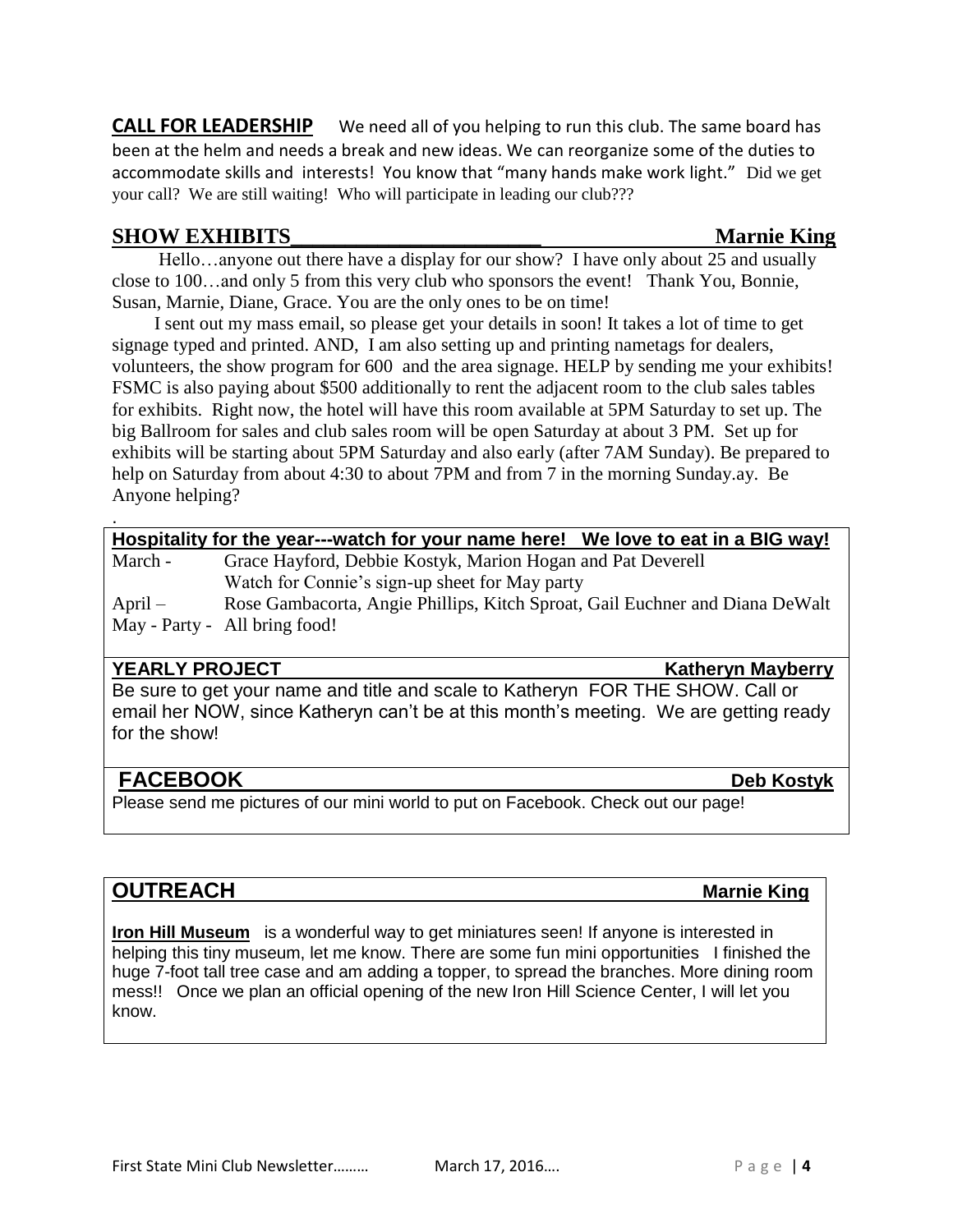**New Sweden Centre** is still planning "SpringFest," with Kalmar Nyckel Foundation and other Swedish groups, April 17, 2017 from 11-5. Your grandcildren would love the activities that blend history and hands-on activities, tours of the Kalmar Nyckel ship and new museum, food, vendors, including clubs such as ours. Please look at your colonial scenes and consider a loan for the day. Iron Hill is lending a canopy for outdoor possibilities for our exhibits. See Marnie.

 The Kalmar Nyckel Foundation will share their new Copeland Maritime Center and it is fabulous. You must see their impressive collection of maritime **miniatures** (boat models) from around the world, donated by a former duPont exec. The lovely display was developed through the Smithsonian! They have a 34-size teaching ship on the 2<sup>nd</sup> floor. FREE entrance for this event. Photos were last month.

# **LIBRARY EXHIBIT in the downtown Wilmington Library will be**

attempted. They have 3 cases near the entrance on 10<sup>th</sup> street, all safely locked. There are moveable glass shelves, at least 15" deep and moveable shelves about the standard 11". Since they have renovated (2014), there has been NO request for the display space, so we have a chance! Any one interested? Marnie has a contact person.

**Seller's Senior Center,** in North Wilmington, part of Mount Pleasant Elementary School, had a Downton Abbey Tea and accepted a display of Marnie King's Titanic scene and a Downton Abbey Farewell, with Dowager Lady Violet, made by Sheri Colvin from NC. Lady Violet will return to our show for you to see, too!

**Seller's Senior Center** will have an International Day, March 24, with cooks from area restaurants creating samples of food from International sources. Marnie will set up International scenes (with FSMC advertisement!) from her collection, many of which you have seen (thank you, Grace Hayford , for the International Holiday theme for New Castle Library!):

- Germany's Christkindl Markt with icing piped on wonderful holiday Liebkuchen (class with Carl Bronsdon)
- England's tiny  $\frac{1}{4}$ " Cheshire Gate House (Sue Herber Class)
- Scotland's man in kilt (made by Deb Mackie) with collies in a castle ruin
- France's Wine Shop (another club project)
- Holland's Kase Shop (Cheese shop), part of a Philadelphia Flower Show Best of Show display)
- Iran's Arabic scene in a unique lantern with a lady and her camel and treasures from the market
- Italy's Tuscan cook in a stone room in a wreath (club project)
- Sweden's scene will be missing...since it is at the Claymont Stone